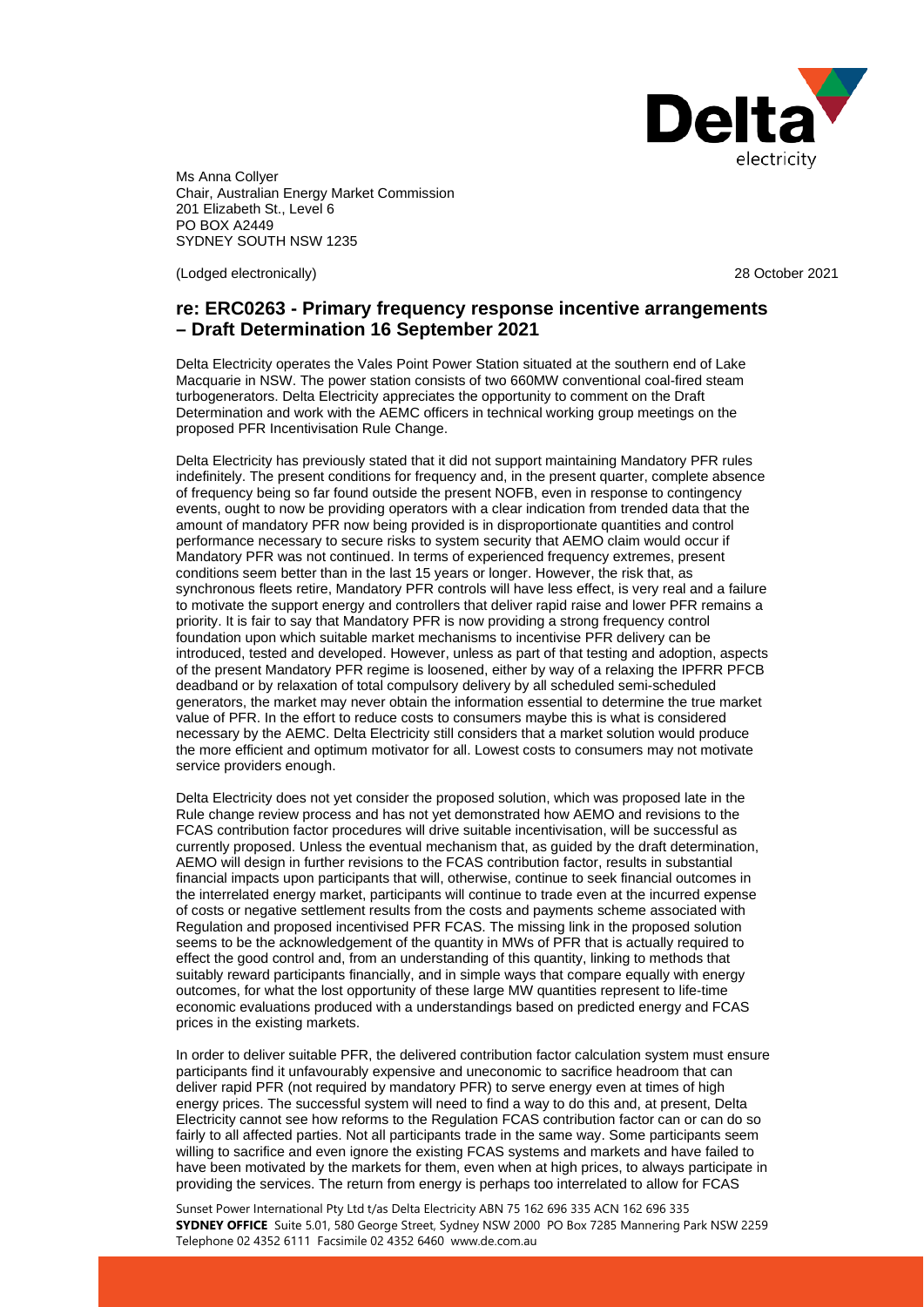

prices and market outcomes to provide substantial motivation. Perhaps the complexity of understanding and reacting quickly to changes in the multiple and individually dynamic 5-minute markets is also an impediment but if the overall monthly energy and FCAS settlements produce an overall net favourable margin, perhaps many participants do not bother trying to understand how to optimise their portfolio in the complex FCAS markets. Their losses simply are not often substantial enough when compared to the more regular and simpler to focus on rewards from energy sales. PFR left to this sort of strategy will never truly be served. The values in PFR, and the way it is interrelated to energy prices and co-optimised with some aspects of energy dispatch, are simply never expected in the proposed Rule change to ever be large enough to individually motivate all participants to deliver it. This, Delta Electricity considers, highlights the difficulty in finding the right motivating position in dollars, without which it seems, mandatory PFR will have to remain in operation and, when headroom withers, perhaps mandatory headroom will also then be required. These sorts of solutions simply do not do justice to the basic purpose and intent of an electricity market.

## **The Frequency Operating Standard**

This standard, supported by economic and engineering arguments and factors demonstrating the risks the standard seeks to protect the market from, ought to be the target for all frequency control objectives.

According to AEMO, and possibly accepted by the AEMC, the existing standard must presently be considered inadequate and to have failed to describe complete requirements. If the Frequency Standard was revised and then unanimously agreed as being representative of the correct market-determined balance between conflicting priorities of engineering technical perfection and economic rationalism, AEMO ought to be required to drive FCAS systems to only deliver frequency outcomes that meet that standard and nothing far in excess of the standard as could now be argued is the case by observation of the present conditions driven by Mandatory PFR. Delta Electricity remains optimistic that the next revision to the standard can address the inadequacies and fundamentally document the economic and engineering risks the market is prepared to wear in setting the levels in the standard that energy and FCAS dispatch, and adequate frequency monitoring and reporting, must be driven to uphold the conditions prescribed by the standard.

In order to do this, the standards should document and link the proposed conditions to all risks to the market from conditions if found, by real time trended data and monitoring, and not from predicted hypothesis of possibilities from overly conservative caution or from observations of systems reactions arising from multiple failures of other designs not related to frequency, to have breached the standards. To address uncertainties in the reactions of real machines to real events, the standard should also include conservative estimation of inaccuracy but, once defined with such buffers, it should then provide the trustworthy target representing what is reasonable conditions the operator has to meet and be transparently judged by for the choices the operator makes, outside of the influence of other participants, in procuring sufficient quantities of services to achieve that standard.

Unless the standard is accepted as being correct by all participants, no market system will work and the market process might as well be removed and replaced by technocratic mandated enforcement and control designs. The latter approach has historically been proven to stifle innovation, produce large barriers to market entry and, hence, be inefficient even if it secures a system from the inevitable multiple contingency event that cannot ever be discounted as being possible and that which could threaten even the most conservative of standards. Catastrophes can and will happen and standards cannot be reasonably set to prevent every single possibility.

As with previous statements made to the AEMC, Mandatory PFR has reportedly not addressed all the frequency conditions that were previously of concern to market participants other than AEMO and the continued presence of a  $\pm$ 50mHz peak to peak variation with a short time period in frequency continues to suggest to Delta Electricity that other factors remain uncontrolled and these factors remain of concern especially if, as the energy transition to renewables continues, the peak to peak variations increase in rapidity and strength should offending sources increase in capacity, uncoordinated controllers sustaining the variations propagate and/or the controllers that currently suppress the full impact of them retire. The observations that Mandatory PFR, whilst tightening overall normal operating frequency containment has not addressed the variability suggests further to Delta Electricity that other factors are causing continuous unwanted variations reducing the quality and micro-stability of system frequency. Without pinpointing these causes, it seems the PFCB and Mandatory PFR, however motivated, may not be addressing the full impact on frequency of the energy transition currently taking place. This represents an emerging risk warranting further efforts to investigate the overall coordination of all frequency control. Motivation provided via the existing mandatory PFR has not addressed these observations. Perhaps the redesign of the frequency operating standards needs to also consider this point.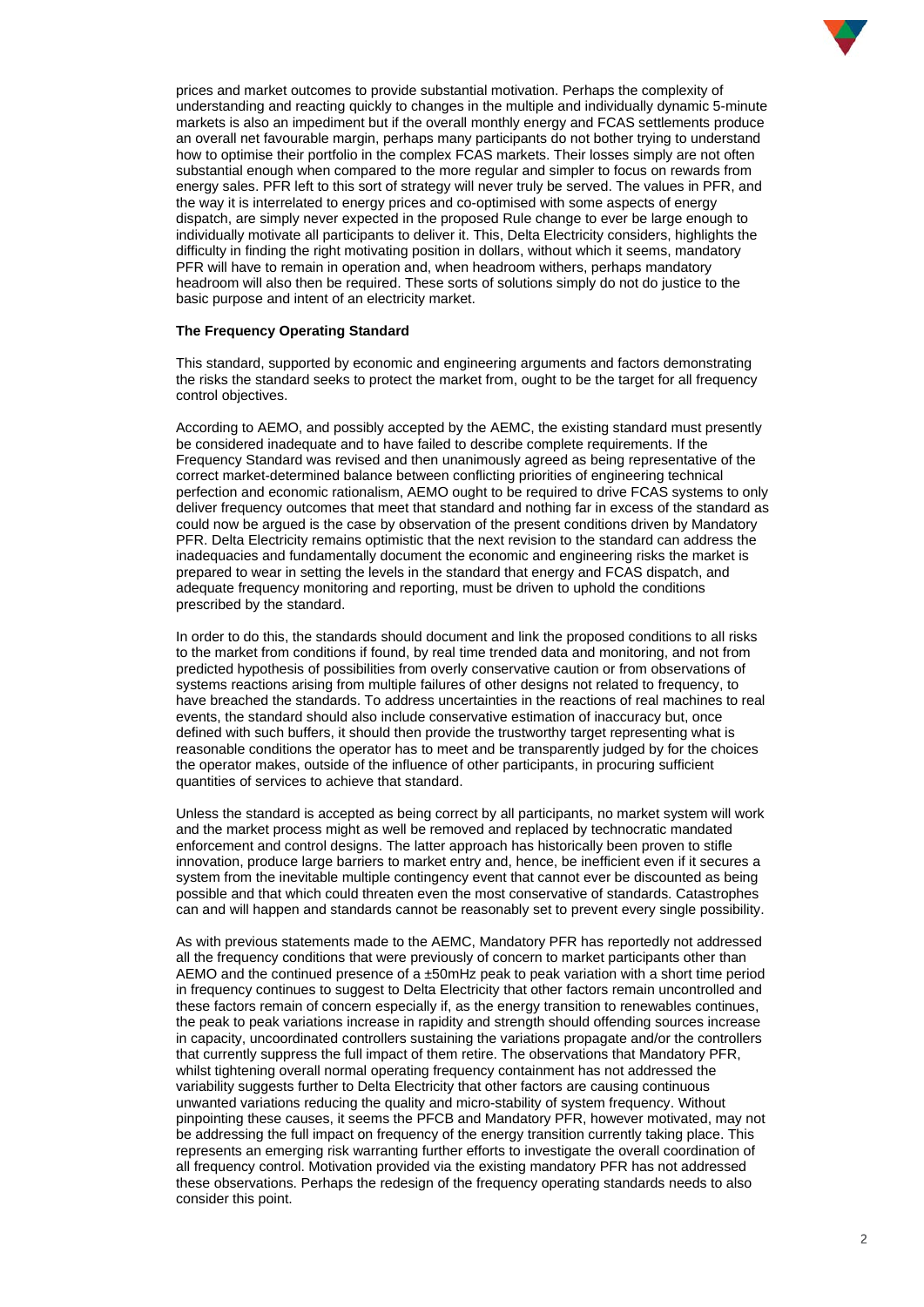

#### **Frequency Control – General**

Delta Electricity continues to seek to discuss in the frequency control workspace, the important distinctions between delivery of Contingency Frequency Control Ancillary Services (FCAS) in contrast to Regulation FCAS and Primary Frequency Response (PFR). Decision makers are encouraged to continue to approach each grouping with slightly altered viewpoints. Contingency FCAS is more like an insurance product, whilst PFR and Regulation FCAS are essential continuously utilised services in large MW volumes and therefore need to be recognised as fundamentally more expensive to correctly procure and maintain. Both groupings have an important similarity though, which is, if there is no energy/capability stored, prepared and/or preserved, to deliver the procured raise or lower service, the overall system delivery will be ineffective at controlling frequency. Hence it remains very important that the effectiveness of all services is monitored and transparently reported against Industry standards that balance the risks and costs associated with poor performance against the costs of lost energy sale opportunities and impacted plant costs.

#### **Frequency Control – Regulation FCAS and PFR**

The connection between Regulation FCAS, as currently dispatched and priced, and the measurement of a participant's individual contribution to the need for it over a period of four weeks remains appropriate, in the opinion of Delta Electricity, to determine the portion of the contribution factor expected to continue to be calculated for performance issues relevant to slower time energy trajectory adherence and the small quantity of Regulation FCAS prepared by AEMO to be dispatched particularly in the manner it is dispatched which, as previously discussed in responses to these Rules changes, is inherently delayed in its effect by the way AEMO presently dispatches it.

The quantity of PFR required to effect fast frequency control that AEMO is seeking is a much larger quantity and should never be linked to energy trajectories over 5 minutes but, instead, should be considered over very much shorter time frames, possibly as short as 4s but perhaps shorter, which is possibly beyond AEMOs capability using existing systems. It also needs to be connected to the measured local frequency and not at all linked or determined by the slow time Frequency Influence signal used for dispatching existing regulation FCAS. Mechanical governor reactions are rapid and are continuously taking place in less than 4s. DCS reactions with supporting PFR sustain these reactions over 10-20s. The amount of PFR delivery in MWs is considered to be tenfold (or more) of that of dispatched Regulation FCAS and of far greater importance at correcting frequency in a much faster time-frame. Measuring PFR reaction performance using close to real-time data is supported by Delta Electricity for the proposed Rules but combining the performance in anyway with the existing Regulation FCAS contribution factor is not. It is not easy to see that the systems are similar or that a collective resultant factor would produce the correct motivation. A separated calculation and assessment and separated factors (or sub-factors) is considered essential in the opinion of Delta Electricity. Allocation and transference into a combined factor could work as long as the subfactors are clear and separate and weighting of the two acknowledges the importance of MWs in each system. Repeating previous comments however, unless the financial disincentive to ignore the factor related to PFR is substantial as realised in overall settlements, Delta Electricity considers that the resultant factor(s) will not motivate a participants to deliver PFR. It is for this reason that Delta Electricity continues to believe that the best PFR motivation would be a separate market, with substantial prepared volumes and real rewards based on a price that values the delivery. A lucrative market will entice energy suppliers that possess limited capability to sustain energy for hours in the energy market, to set up energy delivery exclusively for PFR and, in the correctly constructed market, be adequately rewarded to do so.

Regulation FCAS and PFR are required continuously for reasons other than simply ensuring the system reacts adequately to larger contingency events. Smaller imbalance events are almost continuously occurring. Incorrect approaches to these systems will be immediately apparent or ought to be when compared to an appropriately reformed frequency operating standard. Realtime monitoring systems are probably best suited at observing the effectiveness of the PFR portion of these two systems. It was hoped that innovative calculation systems such as doubleside causer monitoring and arithmetic being developed with ARENA and the AEC would demonstrate suitable real-time monitoring tools but it should also be remembered that a high resolution recording of the system frequency signal itself and its stability is critical data to refer to as to whether system dispatch and overall frequency coordinated control is securing a balanced result.

## **Frequency Control – Contingency FCAS**

Mandatory PFR is presently providing narrower frequency control than that delivered prior to September 2020, but it is important to remember that for many existing plants, PFR delivery is from the same systems that deliver Contingency 6s FCAS. Essentially, contingency 6s FCAS,